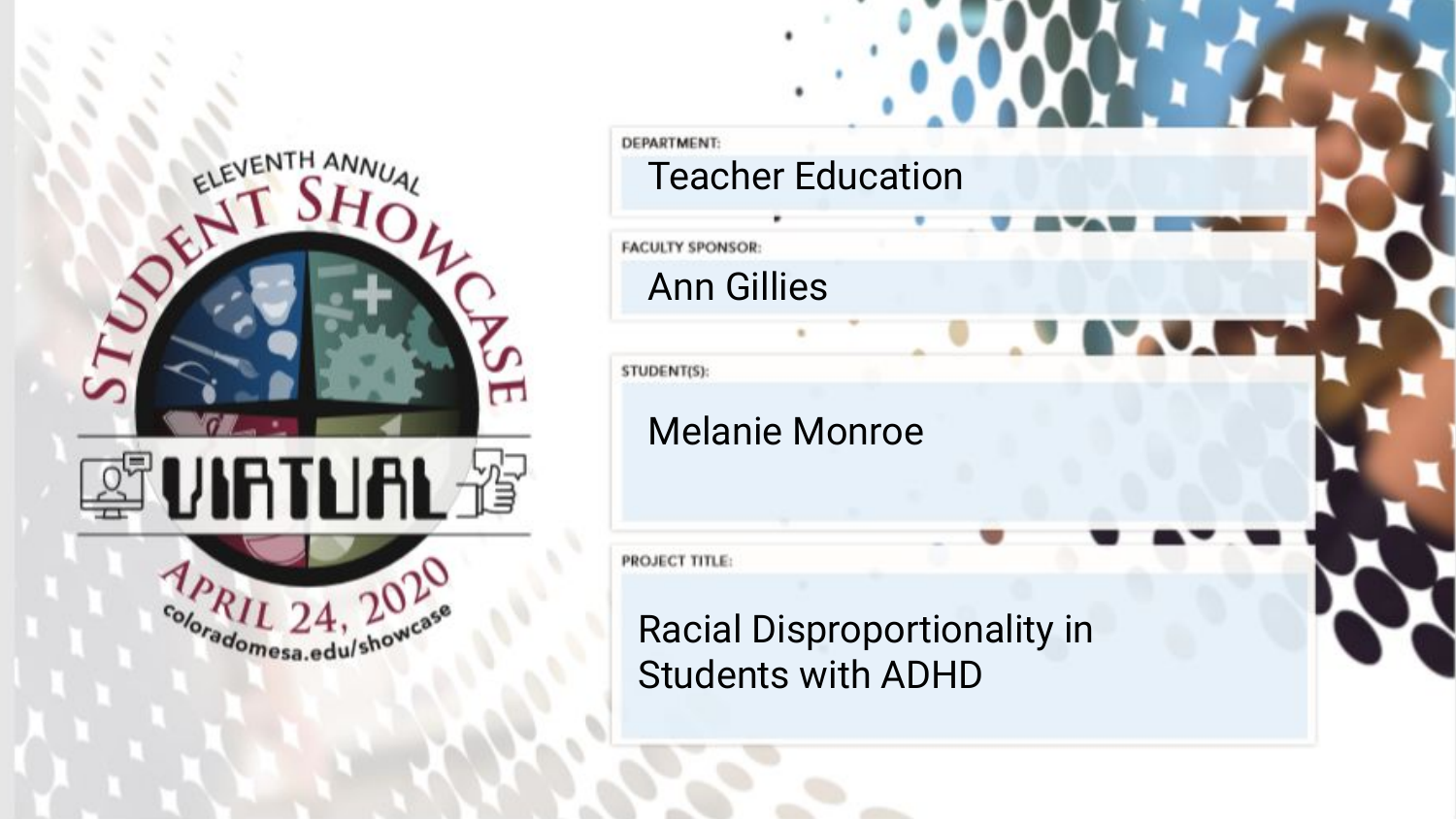# Racial Disproportionality for Students with ADHD

Melanie Monroe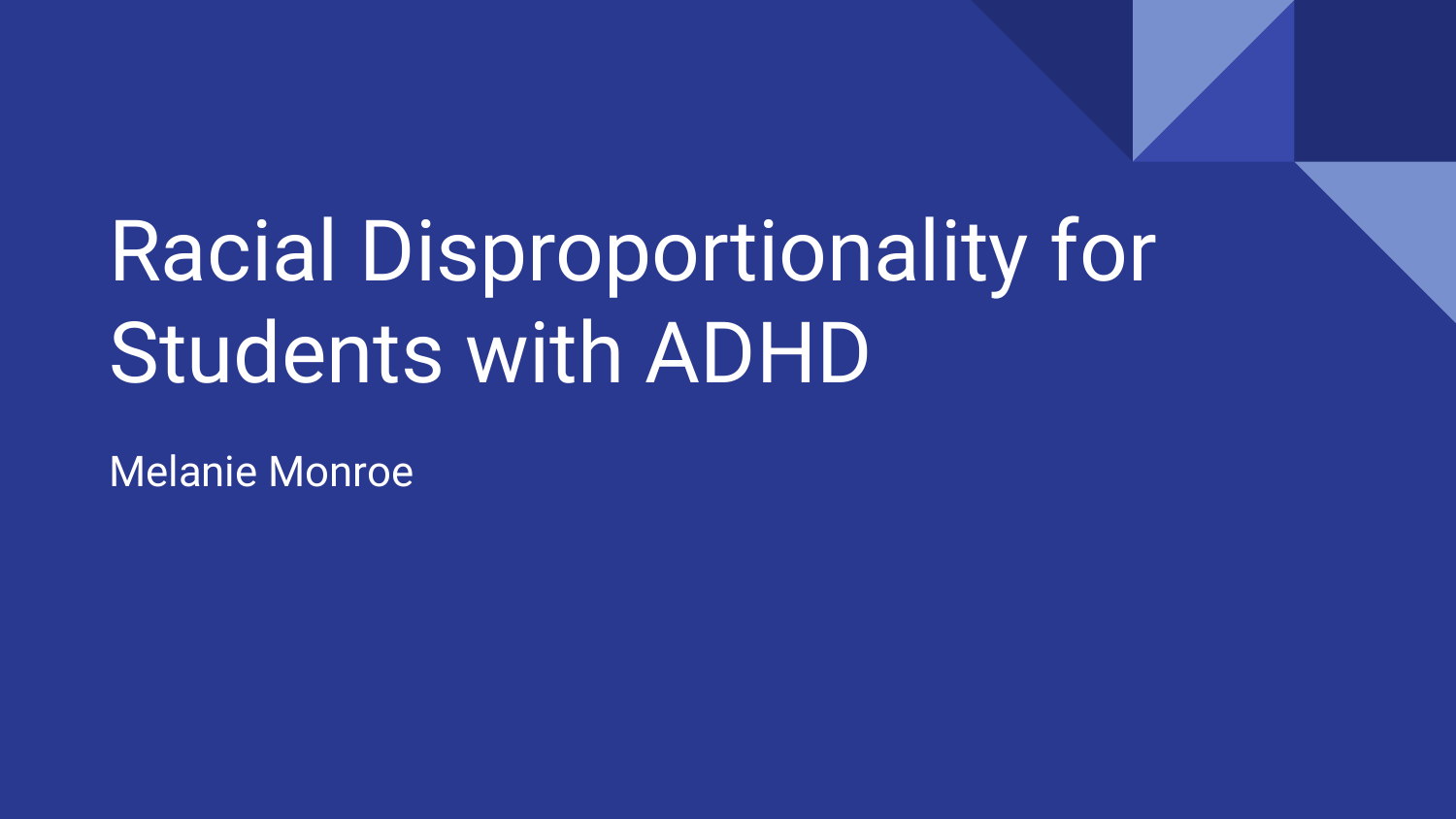"Unless someone like you cares a whole awful lot, nothing is going to get better. It's not"

- Dr. Seuss, The Lorax

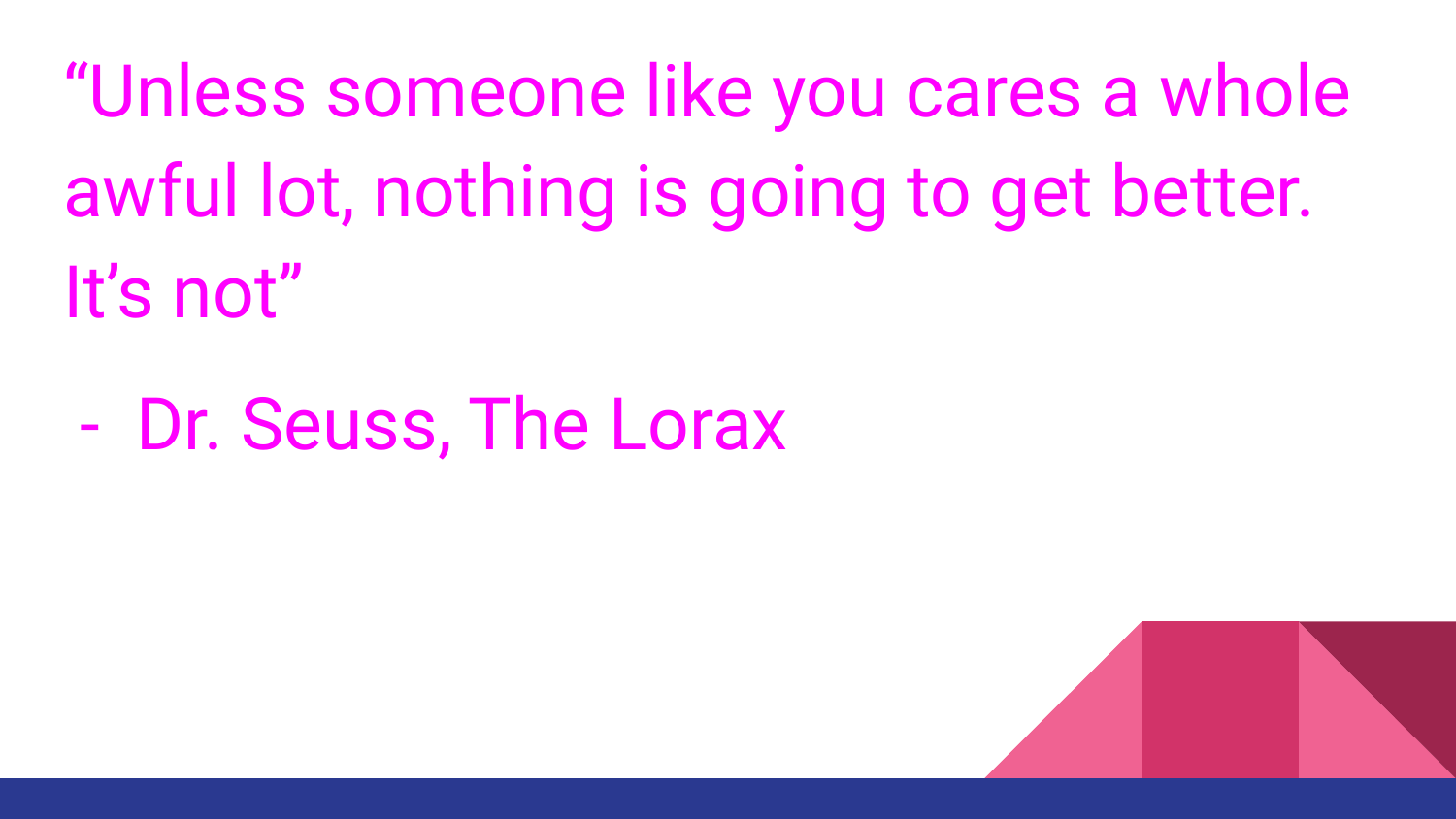# Engaging Activity

- You are the parent of a 7 year old child, Johnny, who struggles in school. Johnny's teacher has sent home many notes in the past few weeks that explain that Johnny talks out of turn, walks away from his tasks and roams around the classroom, and he has many emotional breakdowns. You don't know how to ask Johnny's teacher for help because of the language barrier, your only language is Spanish and the teacher only speaks English. You yell at Johnny for misbehaving and take away his toys. You think Johnny is trying to be the class clown.
	- **○ How would you feel if you were Johnny's parent and couldn't communicate with his teacher?**

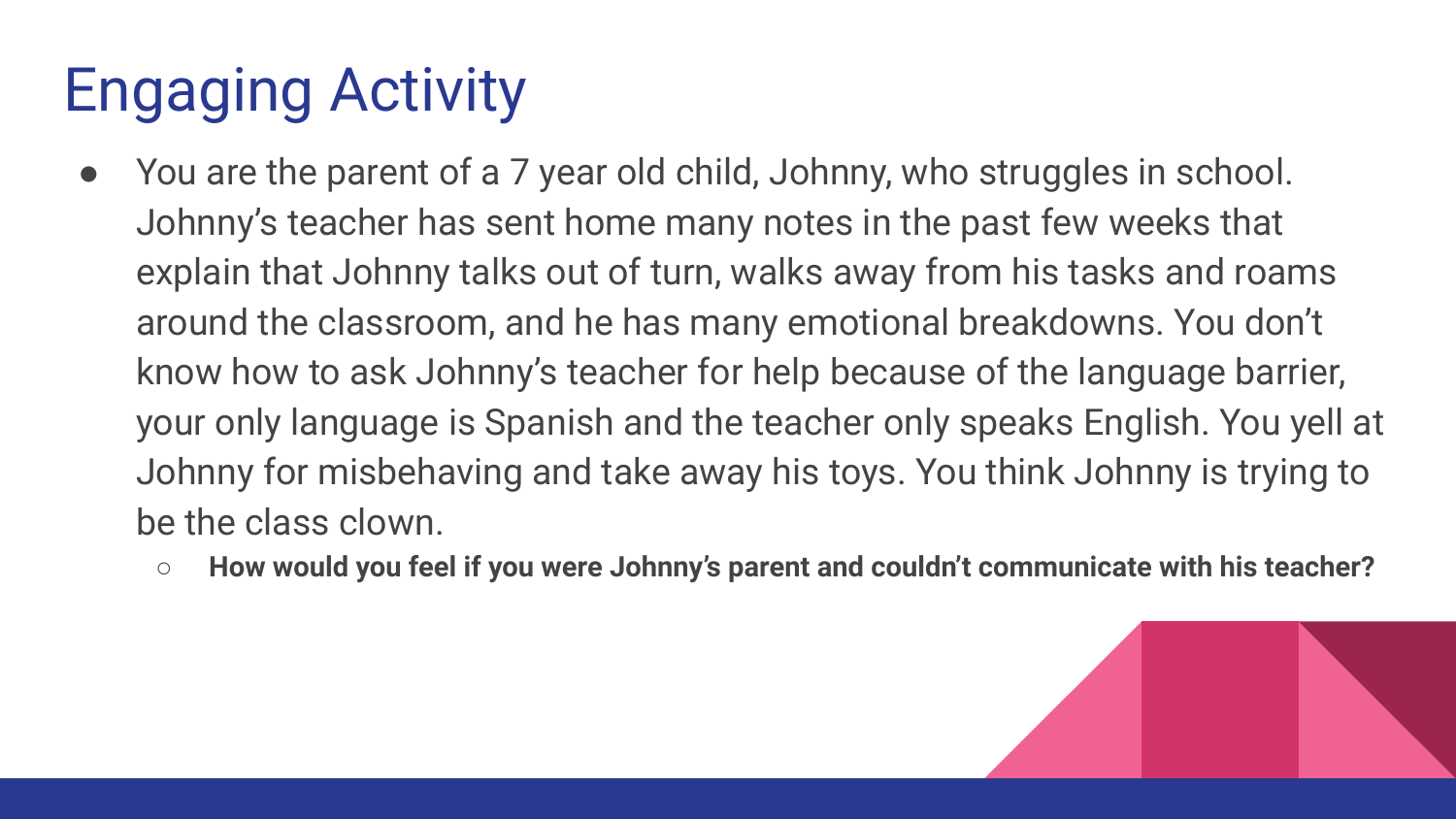# Engaging Activity cont'd.

- Johnny's teacher suggests holding him back a year in school because he didn't perform at the scores he needed to in order to move onto second grade. You don't know how to help Johnny score better on his tests or help him with his homework because you and your spouse don't understand what he's learning. Johnny gets very emotional when he doesn't understand anything, he doesn't retain information very well, and has a sporadic thought process. You decide he should be held back too.
	- **○ What do you wish you could do for Johnny? How would you advocate for him?**

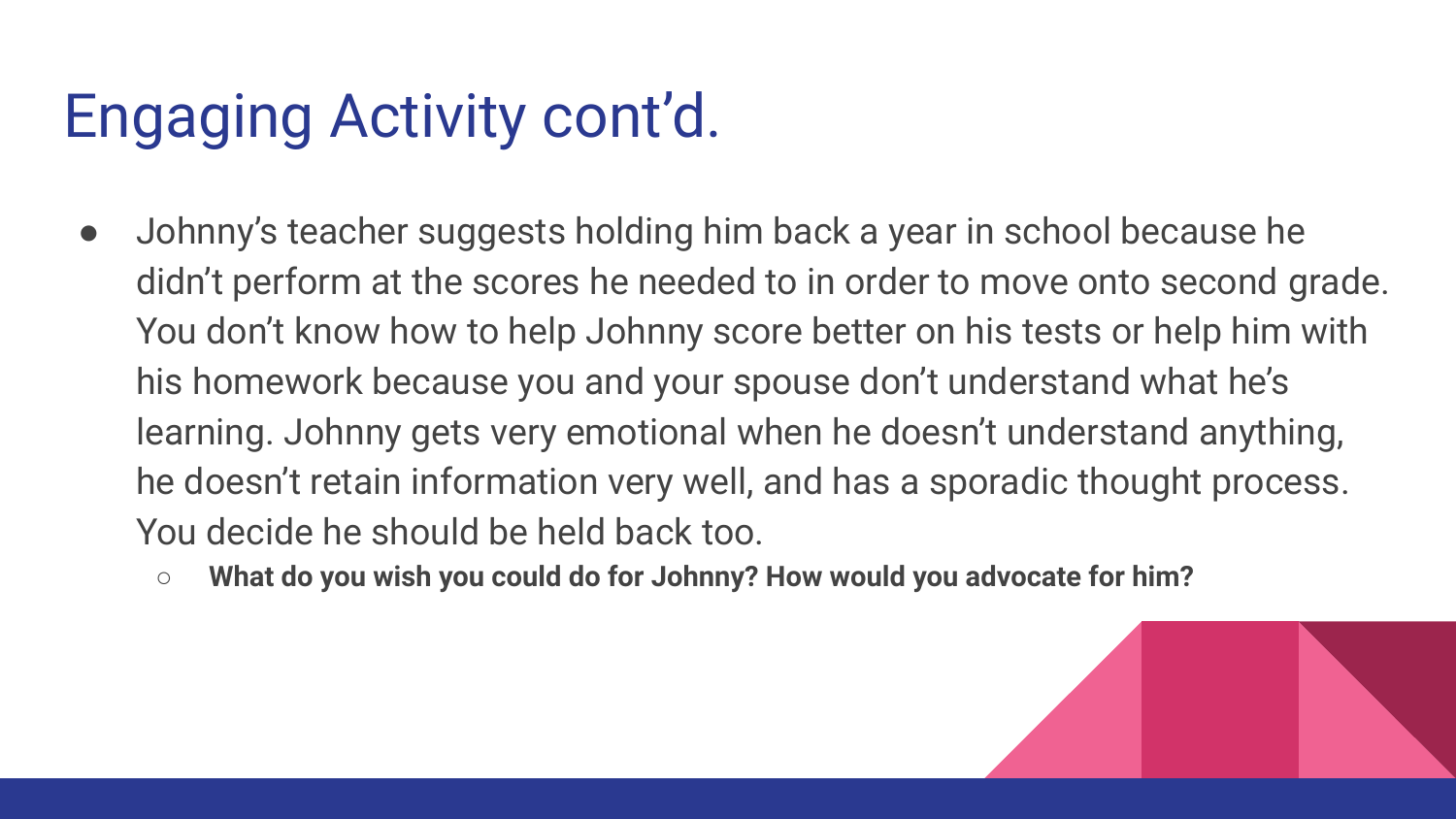# What is ADHD? What are the symptoms?

**● Attention-deficit hyperactivity disorder (ADHD)** is a brain disorder that is marked by an ongoing pattern of inattention and/or hyperactivity-impulsivity that interferes with functioning or development.

#### **● Symptoms:**

- Trouble focusing
- Trouble managing emotions
- Have difficulty remembering information
- Don't start tasks or don't finish them
- Impulsivity

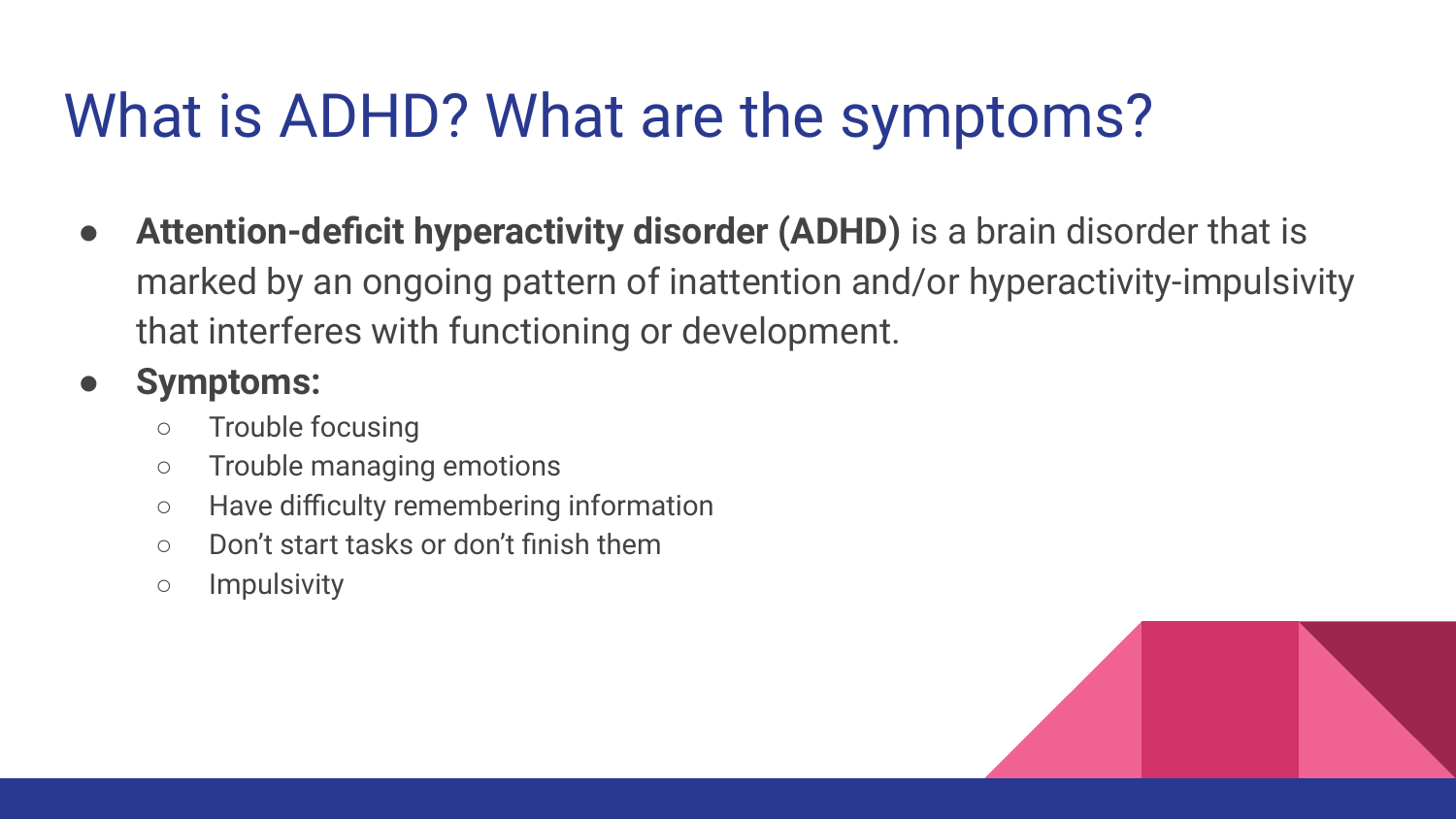#### **Statistics**

- A study of 6,000 children found Latino children (4%) were less likely than African American (9.1%) and Caucasian children (10.8%) to be diagnosed with ADHD (Rowland, Umbach, et al., 2002; see also Rowland, Lesesne, & Abramowitz, 2002)
- In the same investigation, racial and ethnic minority children (53% of Latinos and 56% of African Americans) were less likely to be on medication for ADHD as compared to 76% of Caucasian youth (Rowland, Umbach, et al., 2002; see also Rowland, Lesesne, & Abramowitz, 2002).

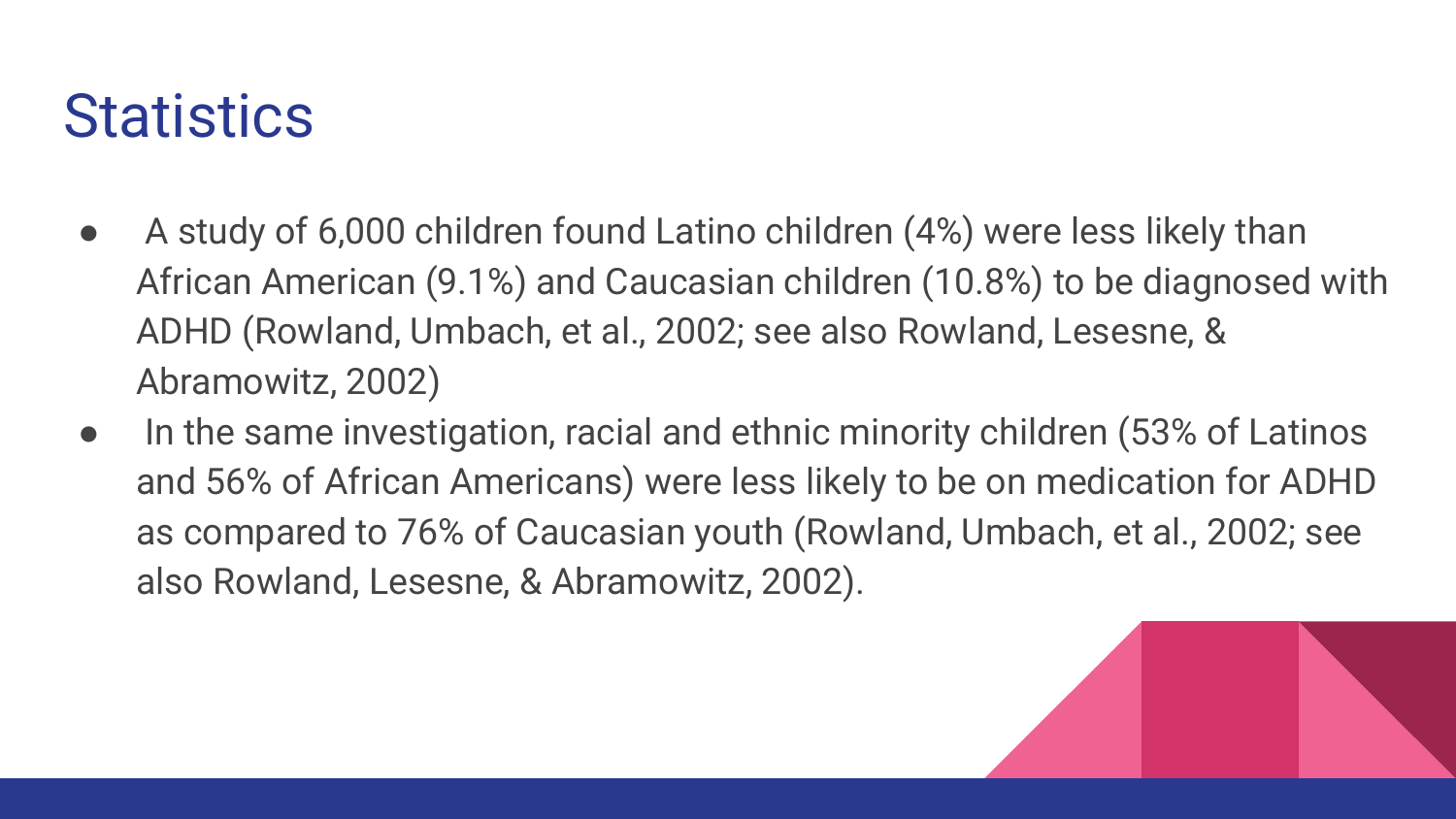# The Cause of Racial Disproportionality

Barriers for Latinos not seeking and receiving mental health care:

- Lack of insurance
- Low socioeconomic status (SES)
- Limited parental education
- Transportation problems
- Culturally based negative emotions and beliefs toward mental health treatment
- Unfamiliarity and distrust providers
- Lack of appropriate bilingual/biocultural providers
- Language barrier
	- Latino youth don't get put into as many research trials because of the language barrier

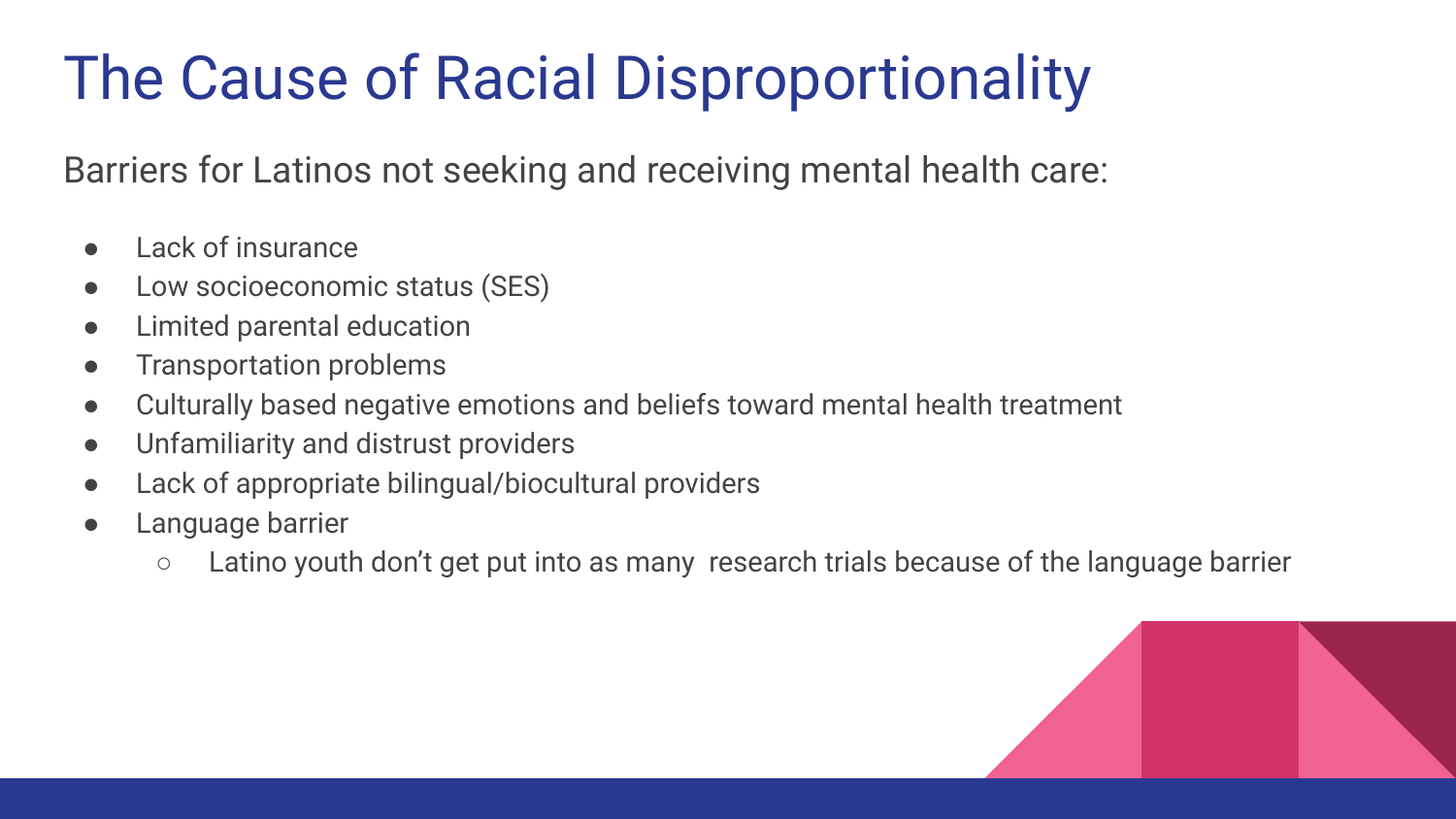#### Parents

"Children with ADHD experience more negative and fewer positive interactions with their parents than comparison children resulting in less positive relationships" (Dupaul et al 2001; Keown and Woodward 2002).

Parents have:

- ADHD
- **Depression**
- Substance abuse
- **Martial issues**
- Parenting stress
- Families of children with ADHD are more likely to experience family conflict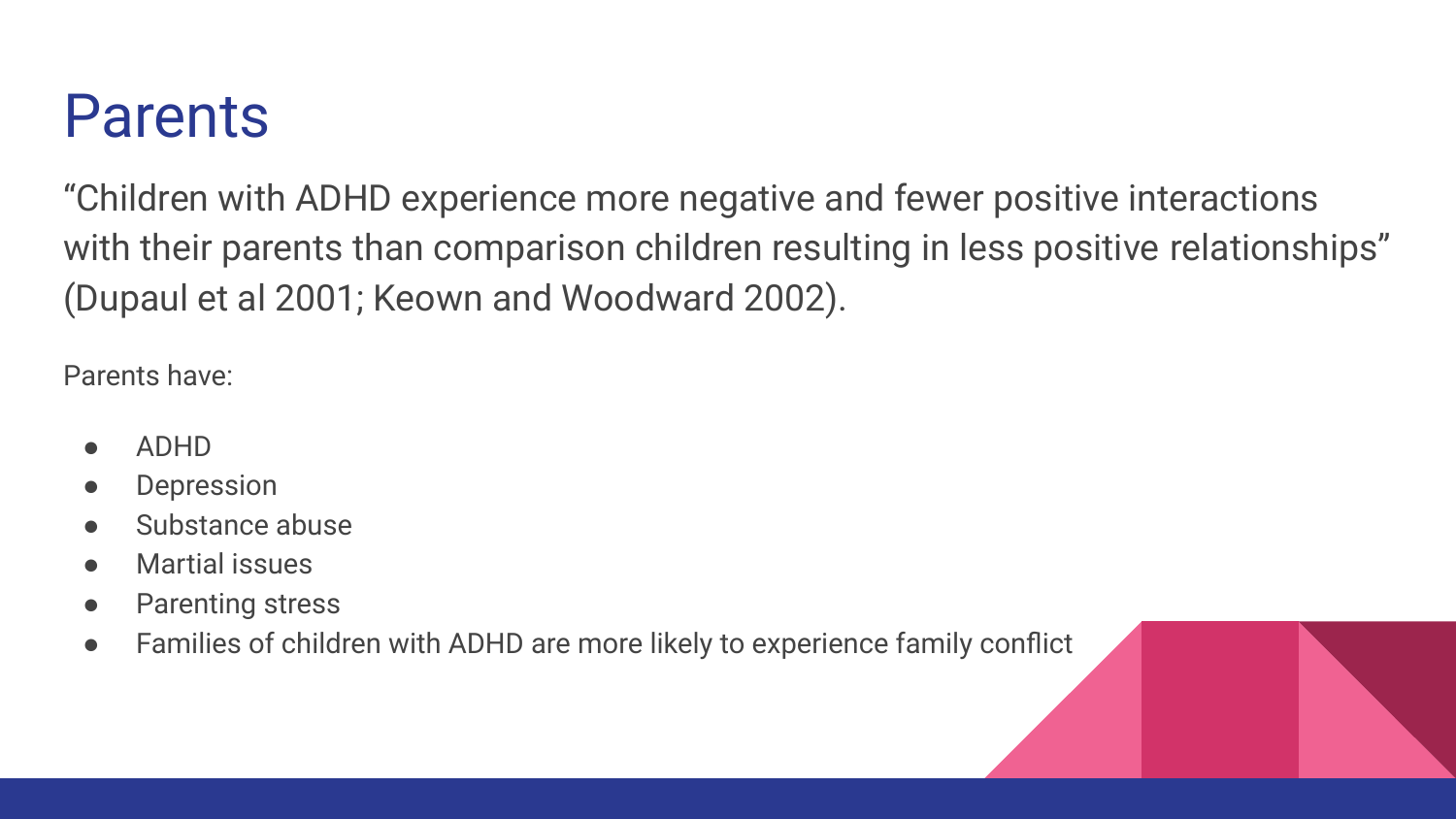### How Parents Feel

"Learning and thinking differences are not unusual in children. There *is* help out in the community. You just have to know where to look."

"Once I realized that my daughter was having [trouble with focus,](https://www.understood.org/en/learning-attention-issues/child-learning-disabilities/distractibility-inattention/understanding-your-childs-trouble-with-focus) I started to research online. I found a lot of unreliable and inaccurate information. This left me feeling overwhelmed and, once again, confused."

**"**I wish I'd known from the beginning that we weren't the only ones who had these issues. Many families, both immigrants and nonimmigrants, were in our shoes. In fact, I've learned that one child in five has learning and thinking differences, just like my child."

-Myriam Alizo

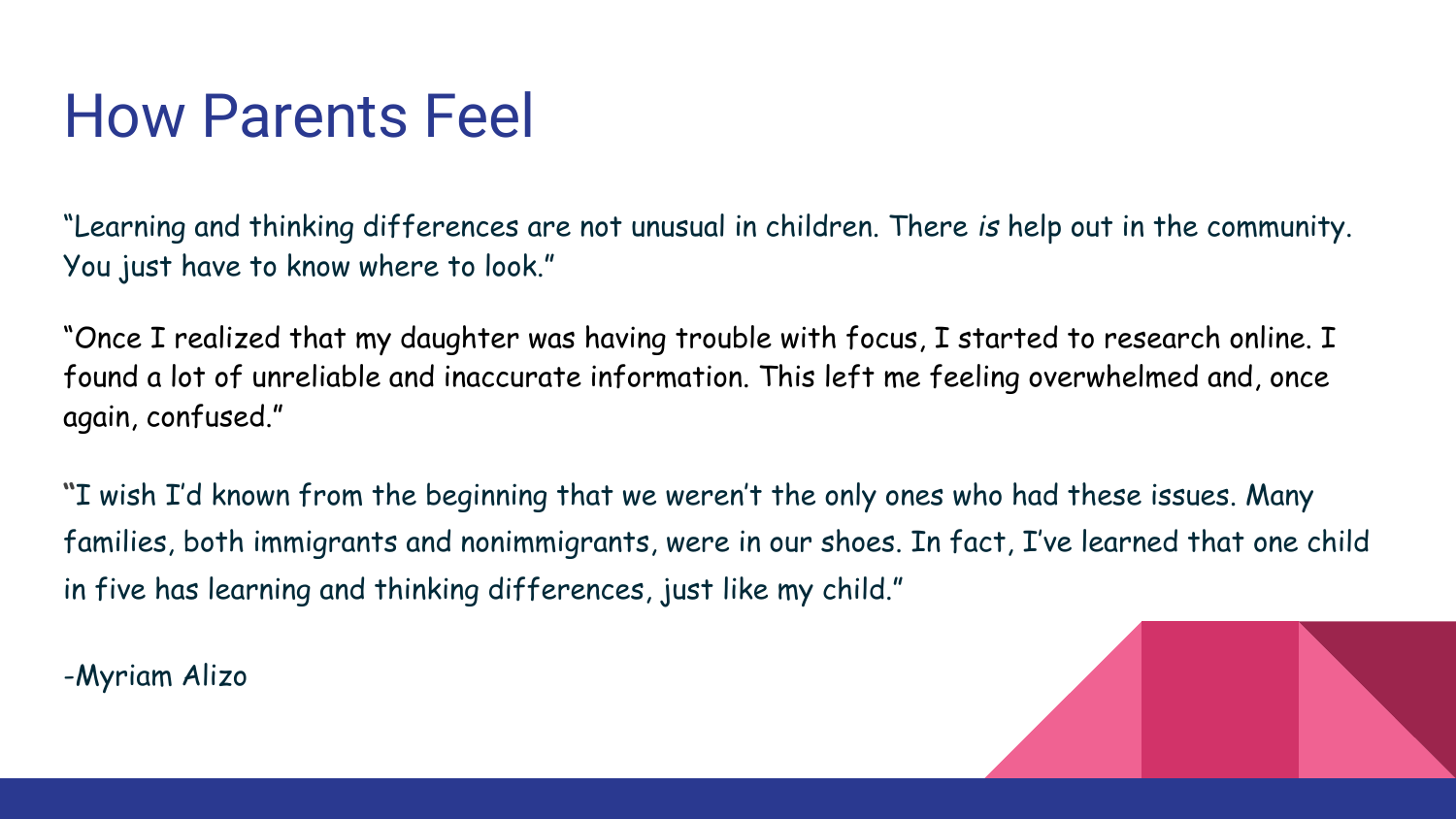## Personal Experience

2nd grade boy:

- Does not take any medication or receive any type of therapy.
- Has many emotional outbursts and can lash out at students and teacher.
- There was flexible seating in my mentor's classroom and he would create distractions for other students with these seating options.
- The behavioral coach would come in and speak with him.
- Lived with grandparents and they only spoke spanish.

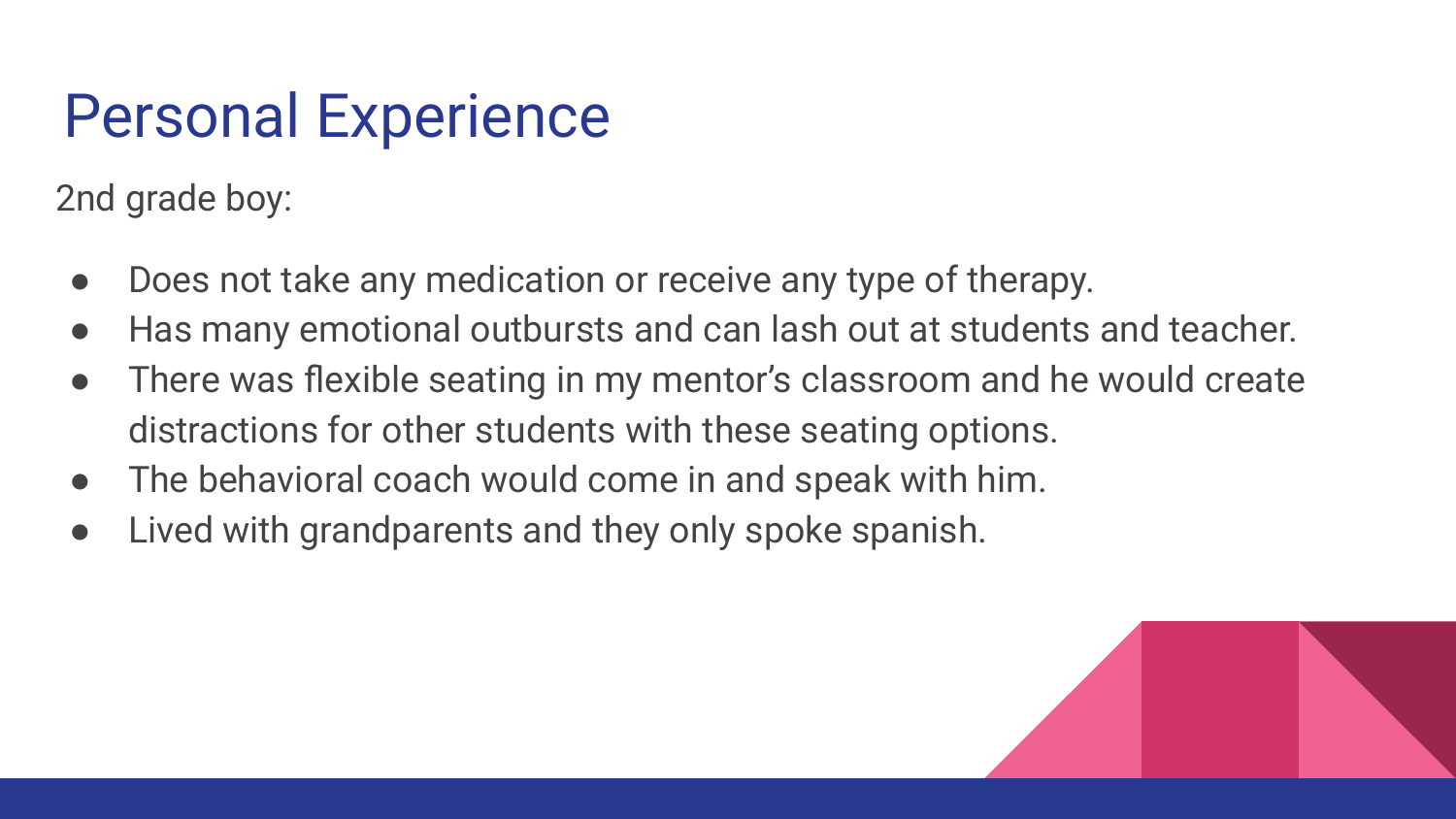# How to help

As educators or in a place of being an advocate for a child you can:

- Recognize potential ADHD symptomatology
- Encourage help seeking behaviors medication doesn't work for everyone
	- Parent management therapy
	- Behavior modification
	- Cognitive behavioral therapy
	- Family therapy
- Adopt culturally and linguistically sensitive screening procedures to help reduce the early onset of ADHD diagnosis disparities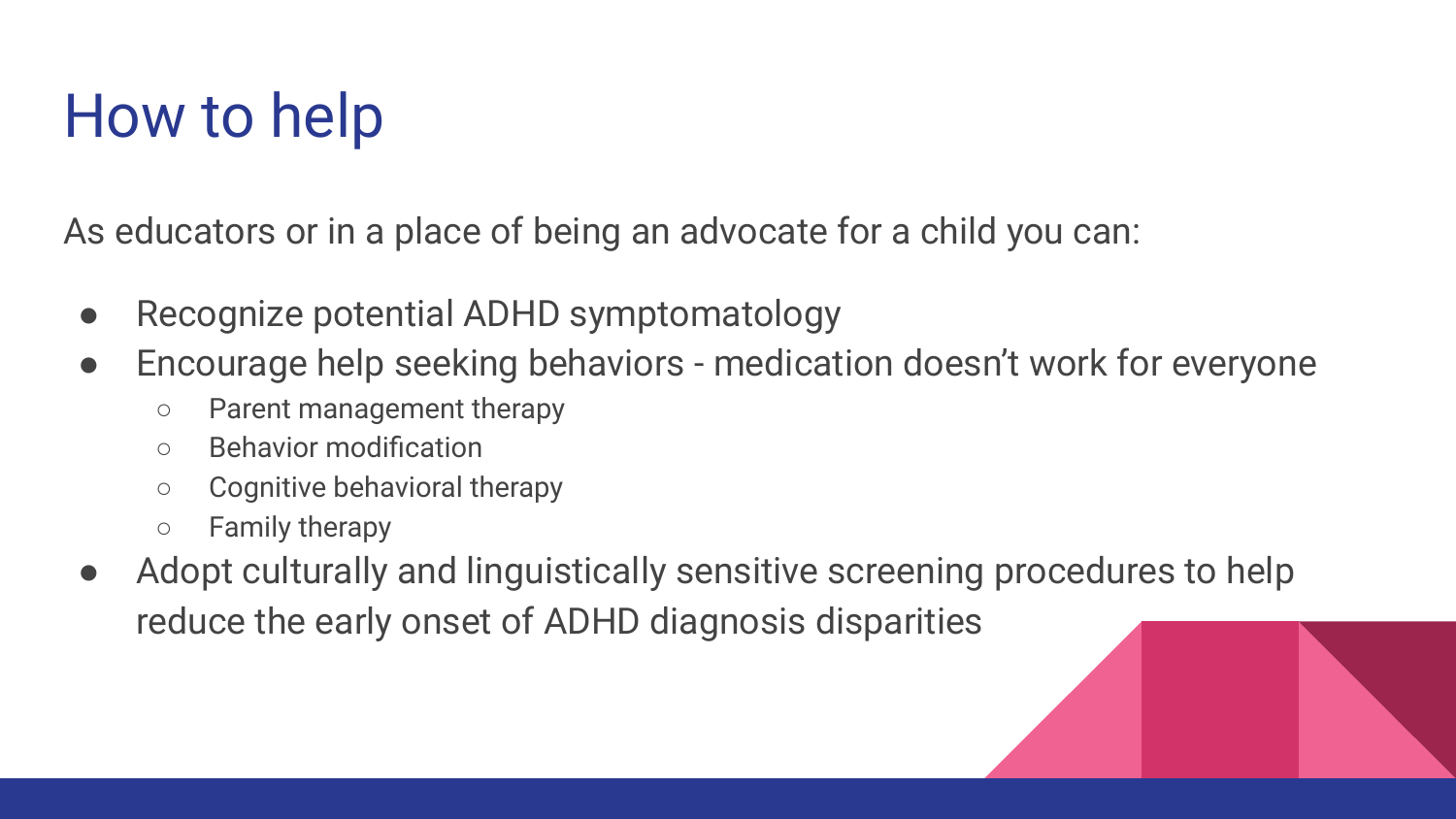#### Parent Help Centers

A free resource that every state has at least 1 of. Parents are able to receive information for their child from birth to the age of 22 about their disability. Can help parents with understanding IDEA and 504 plans.

PEAK Parent Center - Colorado Springs, CO

THRIVE Center - Aurora, CO